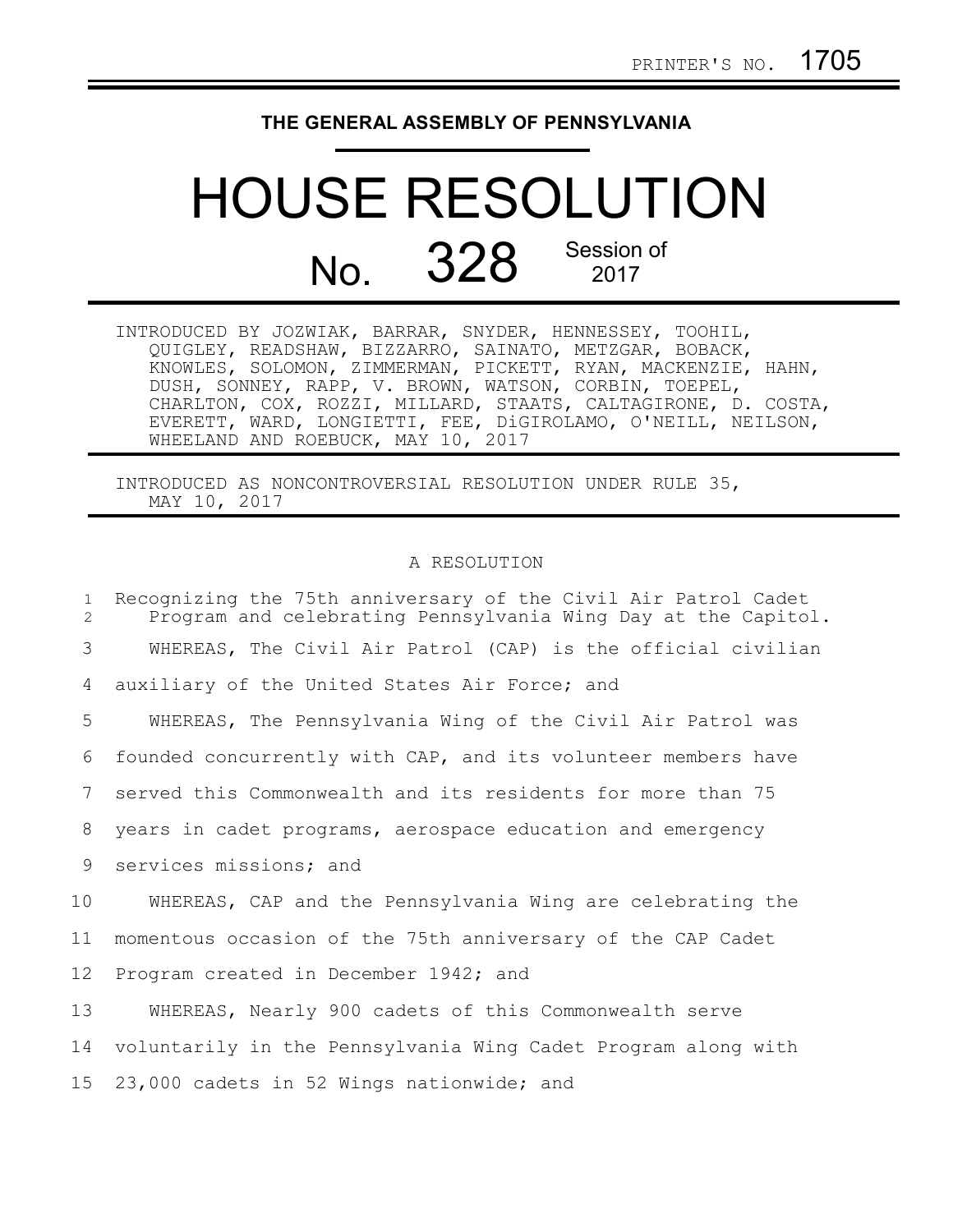WHEREAS, The Pennsylvania Wing has accomplished the CAP Cadet Program mission with excellence in this Commonwealth throughout the past 75 years and continues to do so today; and WHEREAS, The CAP Cadet Program has been and continues to be a premier means for helping America's youths to become dynamic Americans, aerospace leaders and citizens of high character who serve their fellow citizens, community, state and nation faithfully; and 1 2 3 4 5 6 7 8

WHEREAS, The Pennsylvania Wing Cadet Program includes leadership education, aerospace education, character development and physical fitness; and 9 10 11

WHEREAS, Cadets gain firsthand experience in the Learning, Leadership, Command and Executive phases of the CAP Cadet Program, progressively assuming increasing responsibilities for personal leadership and leadership of others; and WHEREAS, Pennsylvania Wing cadets participated in more than 1,000 cadet orientation flights with CAP pilots in 13 CAP aircraft based in this Commonwealth, thereby fostering cadets' interest in aviation and encouraging them to consider becoming pilots who might fill a current critical need in this nation; and 12 13 14 15 16 17 18 19 20 21

WHEREAS, The CAP cadet oath concludes with each cadet's pledge to "advance my education and training rapidly to prepare myself to be of service to my community, state, and nation"; and WHEREAS, Cadets, along with CAP senior members, train for emergency services specialty qualifications and stand ready to serve in CAP search and rescue, disaster relief and humanitarian missions in this Commonwealth and nationwide; and WHEREAS, Cadets learn and adhere to the CAP core values of integrity, respect, excellence and volunteer service; and 22 23 24 25 26 27 28 29 30

20170HR0328PN1705 - 2 -